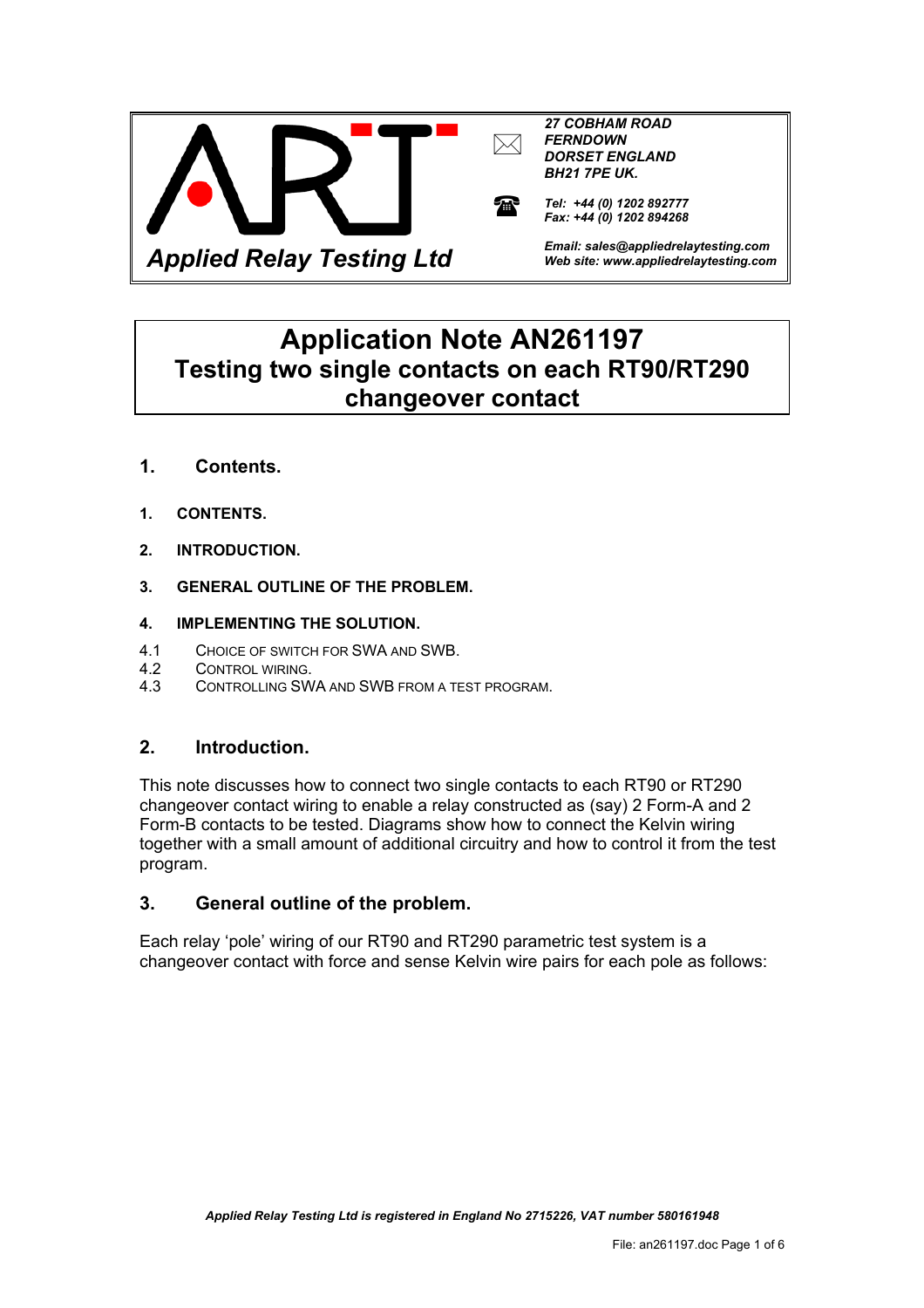

NO = Normally Open NC = Normally Closed  $F = Force$ S = Sense (eg NOS is Normally Open Sense)

# Fig 1. Changeover contact wiring RT90/RT290

This contact wiring can be used to test a Form-A, B or C contact with the maximum number of contact sets that can be tested equal to the changeover (c/o) contact capability installed in the system. For example a 4C/O RT290 can test 4 changeover contacts, 4 Form-A contacts, or 2 Form-A and 2 Form-B.

Sometimes it can be useful to map two Form-A or B contacts on to a single changeover connection, for example where the additional system contact cost is not justified by an occasional test requirement or where the total relay poles to be tested exceed the 8 contact maximum capability of the system. For example, it may be required to test a device with 4 NO contacts and 4 NC contacts on a 4C/O RT290.

At first sight it may seem possible to share the wiring by paralleling the Kelvin connections, possibly as follows: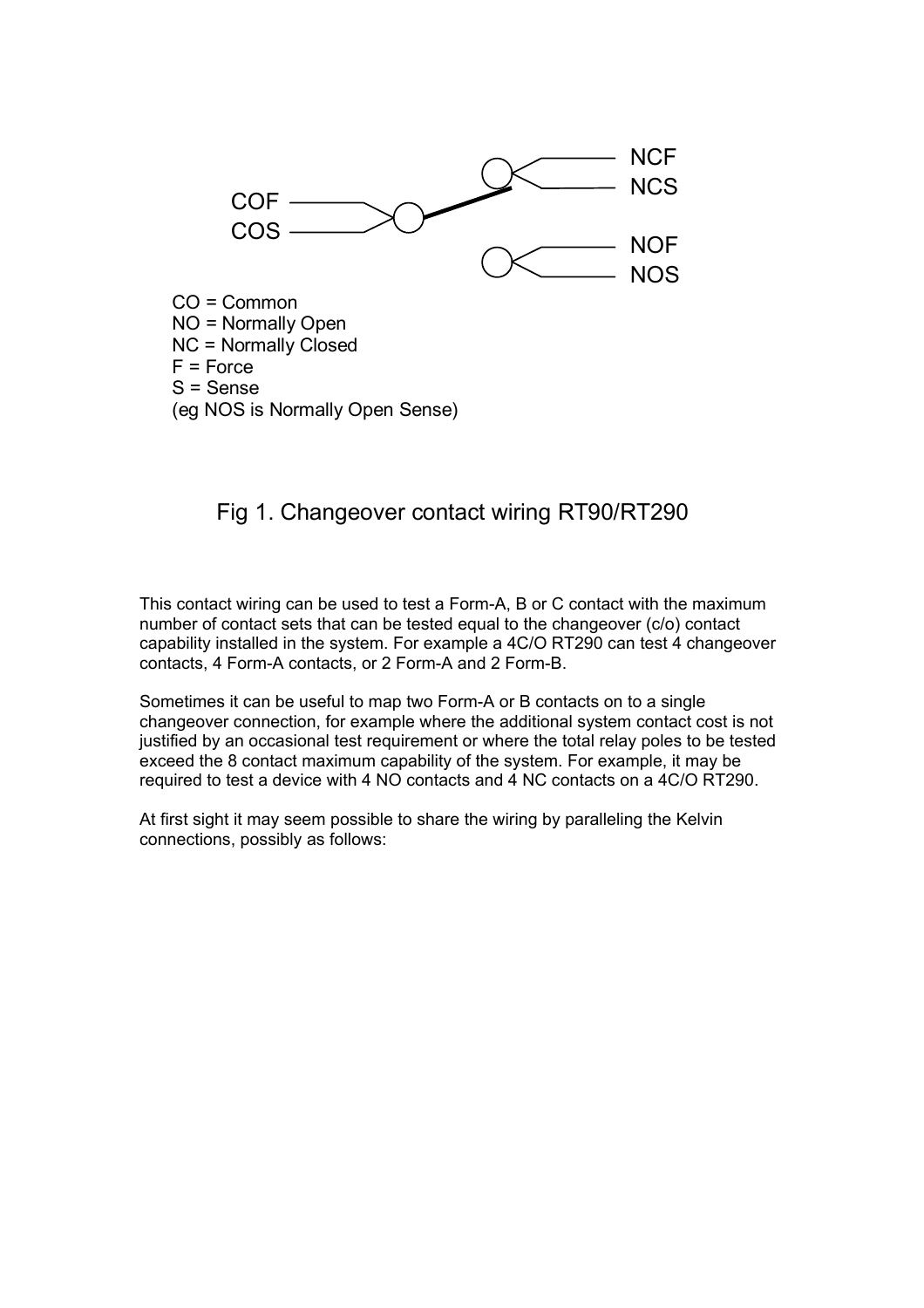

Fig 2. This does not work

Unfortunately this does not work since only the force-sense join of COF and COS nearest to the test system will produce valid results and the other contact will have additional wiring resistance in series with it causing contact resistance errors.

A solution which produces correct CR results and allows individual testing of NO and NC contacts is to dynamically switch the common sense wire to the required contact before testing it as follows:



Fig 3. Solution for connecting two single contacts

Here, the common sense wire has been routed to one or other contact by means of two NO switches SWA and SWB. The relevant switch must be closed before testing either Contact-A or Contact-B. This ensures that a valid Kelvin connection is made to one or other contact prior to its testing. As more contacts are mapped on to additional poles, SWA and SWB must be repeated for each pole and controlled in parallel.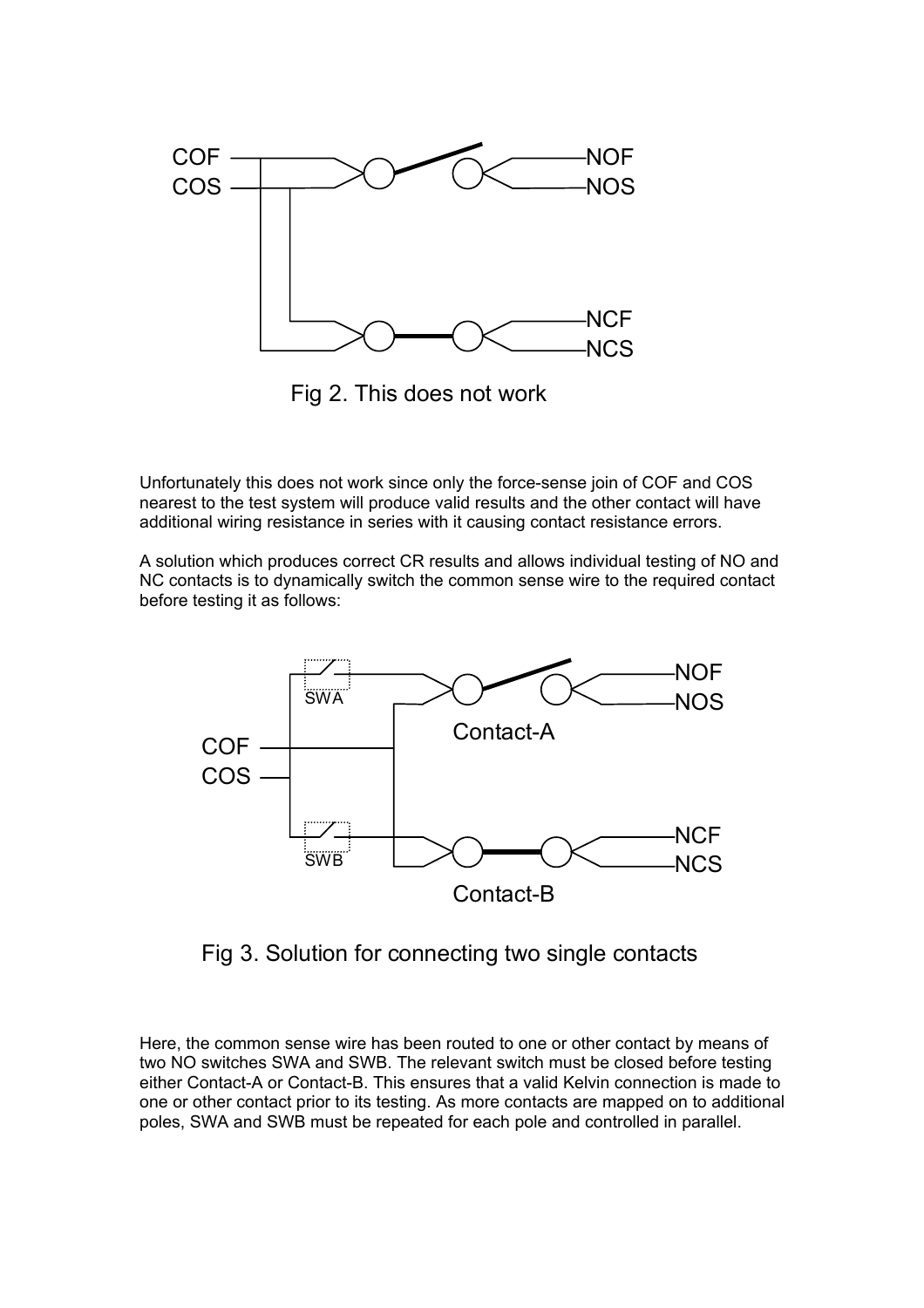# **4. Implementing the solution.**

A practical solution based on Fig 3 requires the following items.

- Choice of appropriate switch.
- Control wiring must be brought from the adaptor back to the RT90/290 for operating the switches.
- An addition must be made to the test program to control the switches.

## **4.1 Choice of switch for SWA and SWB.**

For a very simple solution, SWA and SWB can be implemented using another small changeover relay – this could even be driven in parallel with the device coil (if the resulting coil resistance errors and other test program implications such as operate / release voltage can be tolerated).

An independently driven solution is preferred where the RT90/290 I/O output control is used to drive either a relay or a solid-state switch. Normally-open Photo-MOS devices are a low-cost and excellent choice, and the subsequent description will be based on these.

## **4.2 Control wiring.**

For ease of wiring, and since this circuitry is usually device-specific, the switches should be located within the adaptor, bringing back only simple control lines to the RT90/290 37-way handler port connector as follows:



Fig 4. Typical Photo-MOS drive circuit

Here, the active-low RT90/290 control lines are used to enable the appropriate switch by sinking approx. 10mA through its LED. These two switches would be repeated for each changeover pole to be modified, but the three control lines (+24V, SWA and SWB) can be parallel across all poles and connected back to the handler interface port of the RT90/290 using the pins shown.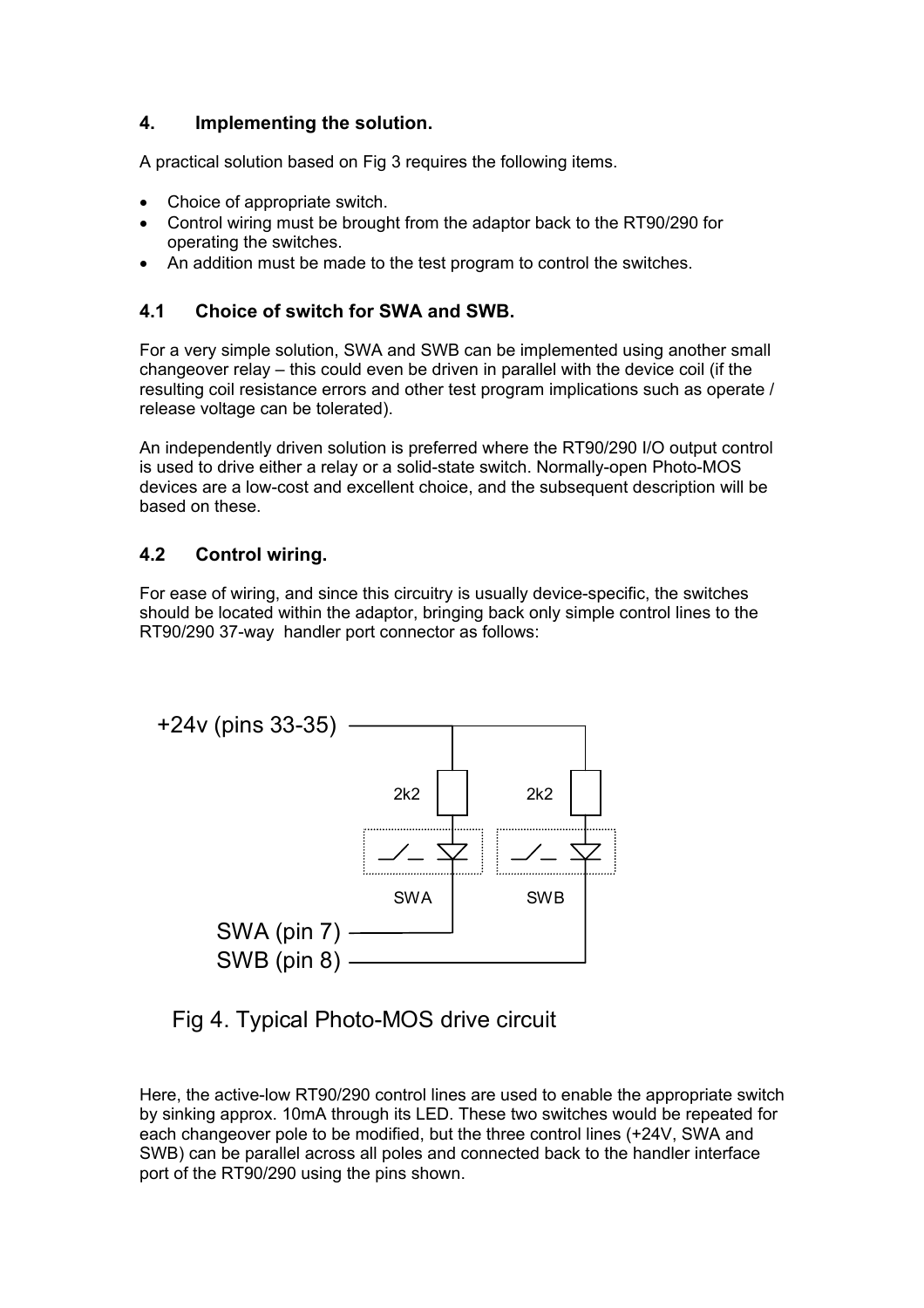Note also that due to the availability of 24v, multiple Photo-MOS LED's could be connected in series instead of parallel, but this does make finding a faulty device more difficult.

If a relay is used instead of a photo-MOS device, simply use a 24V relay coil and connect a suppression diode across the coil in the appropriate polarity.

Although there are some small differences between the pull-up resistors, the RT90 and RT290 outputs appear typically as shown in Fig 5. Every output defaults to an 'off' state, inactive high with an N-channel power-MOS device switching an internal pull-up resistor to +24v. When an output becomes active, it goes low, sinking current from the pull-up resistor and any external circuit. Up to 250mA of external current can be sinked in this way. Unloaded, the output voltage excursion is from around 0.5V (active, low) to +24 (inactive, high). Clamping to around +26V and -0.7V is also provided for low energy inductive discharges.



Fig 6. RT90/290 Typical hardware output.

Two of these outputs can be used to drive SWA and SWB respectively. (Spare outputs OP6 and OP7 are suggested). The outputs and their pins numbers and bit weights are shown in the following table.

**'37W pin'** describes the pin number of the handler port 37-way 'D'-type connector. On the RT90 this is immediately adjacent to the heatsink, and facing the rear of the system. On the RT290 this is the 37-way 'D' socket located in the PC area.

**'Reg ID'** is a special value relevant for the 'Port I/O test step', which can access these outputs.

**'Bit weight'** is the decimal representation of each bit for use in constructing bit patterns and masks.

**Ground** is available on pins 17-19 inc. and 36,37.

**+24v** is available on pins 33-35 inc.